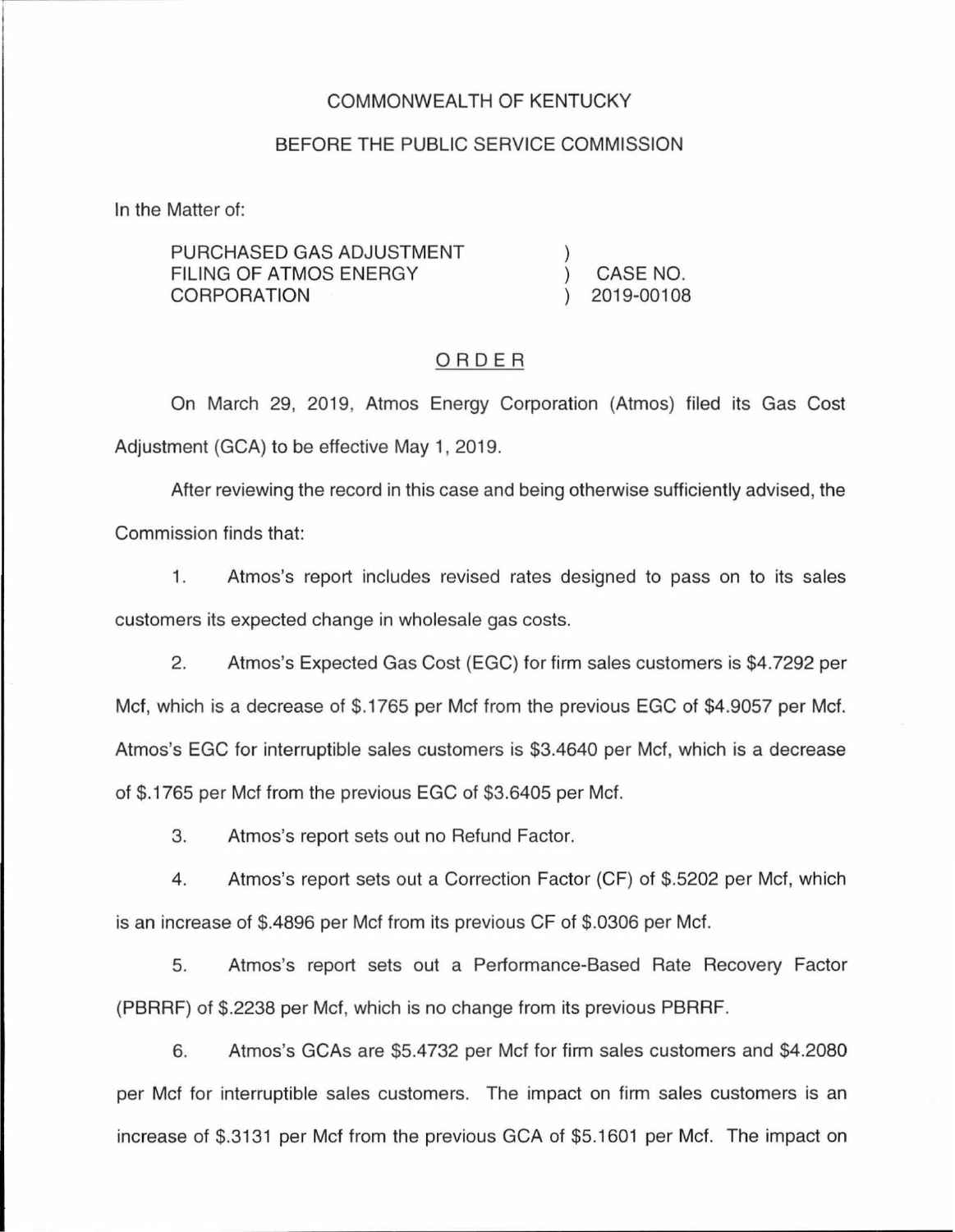interruptible sales customers is an increase of \$.3131 per Met from the previous GCA of \$3.8949 per Met.

7. The rates proposed by Atmos and set forth in the Appendix to this Order are fair, just, and reasonable, and should be approved for final meter readings by Atmos on and after May 1, 2019.

IT IS THEREFORE ORDERED that:

1. The rates set forth in the Appendix to this Order are approved for final meter readings on and after May 1, 2019.

2. Within 20 days of the date of the entry of this Order, Atmos shall file with this Commission, using the Commission's electronic Tariff Filing System, revised tariff sheets setting out the rates approved herein and reflecting that they were approved pursuant to this Order.

3. This case is closed and removed from the Commission's docket.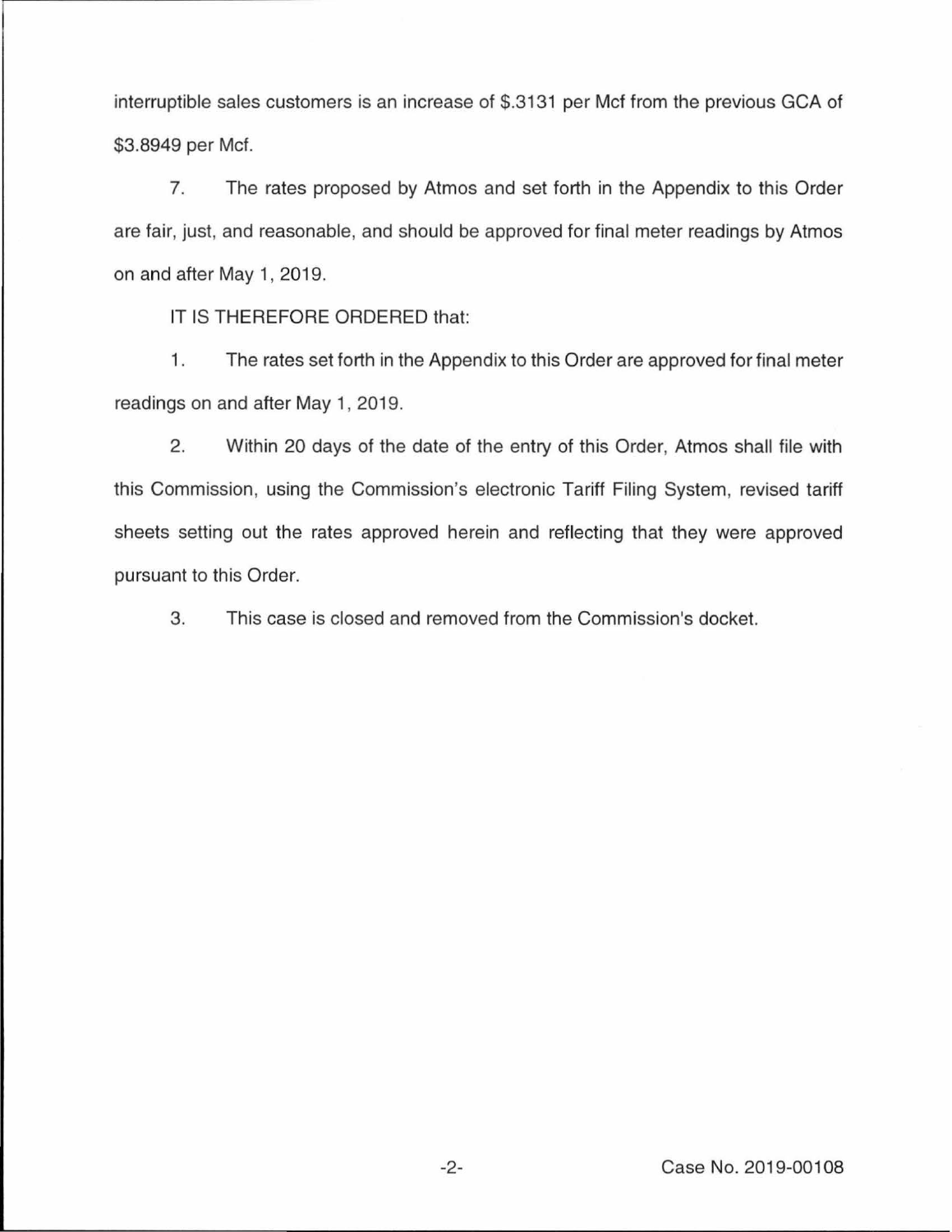By the Commission

| ENTERED                                      |  |
|----------------------------------------------|--|
| APR 2 4 2019                                 |  |
| <b>KENTUCKY PUBLIC</b><br>SERVICE COMMISSION |  |

**ATTEST:** 

Cluer R. Punson

Case No. 2019-00108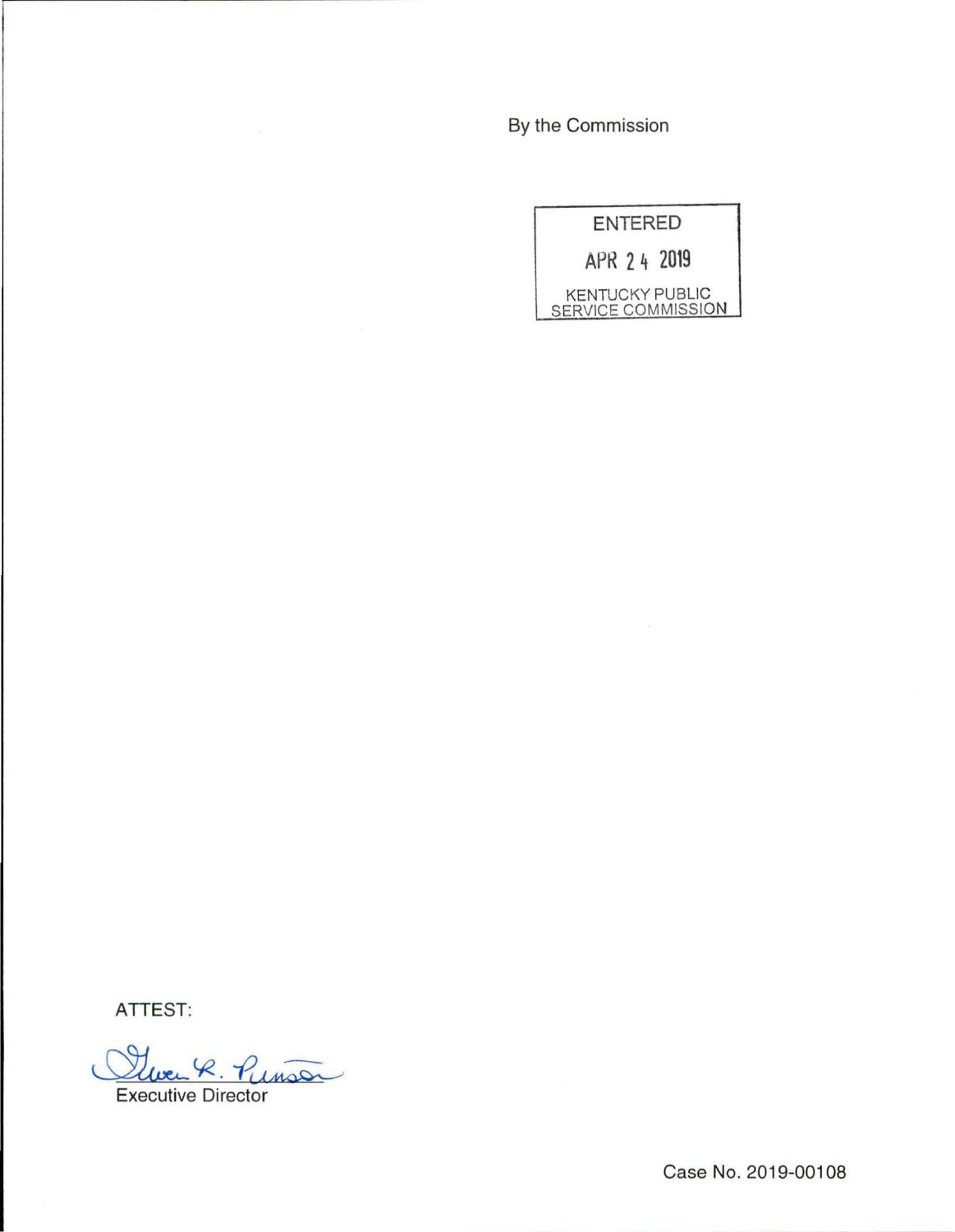## APPENDIX

# APPENDIX TO AN ORDER OF THE KENTUCKY PUBLIC SERVICE COMMISSION IN CASE NO. 2019-00108 DATED **APR 2 4 2019**

The following rates and charges are prescribed for the customers in the area served by Atmos Energy Corporation. All other rates and charges not specifically mentioned herein shall remain the same as those in effect under the authority of the Commission prior to the effective date of this Order.

## RATES:

Applicable to: General Sales Service Rate G-1

### Gas Cost Adjustment

To each bill rendered under the above-named rate schedule, there shall be added an amount equal to: \$5.4732 per Met of gas used during the billing period.

Applicable to: Interruptible Sales Service Rate G-2

### Gas Cost Adjustment

To each bill rendered under the above-named rate schedule, there shall be added an amount equal to: \$4.2080 per Met of gas used during the billing period.